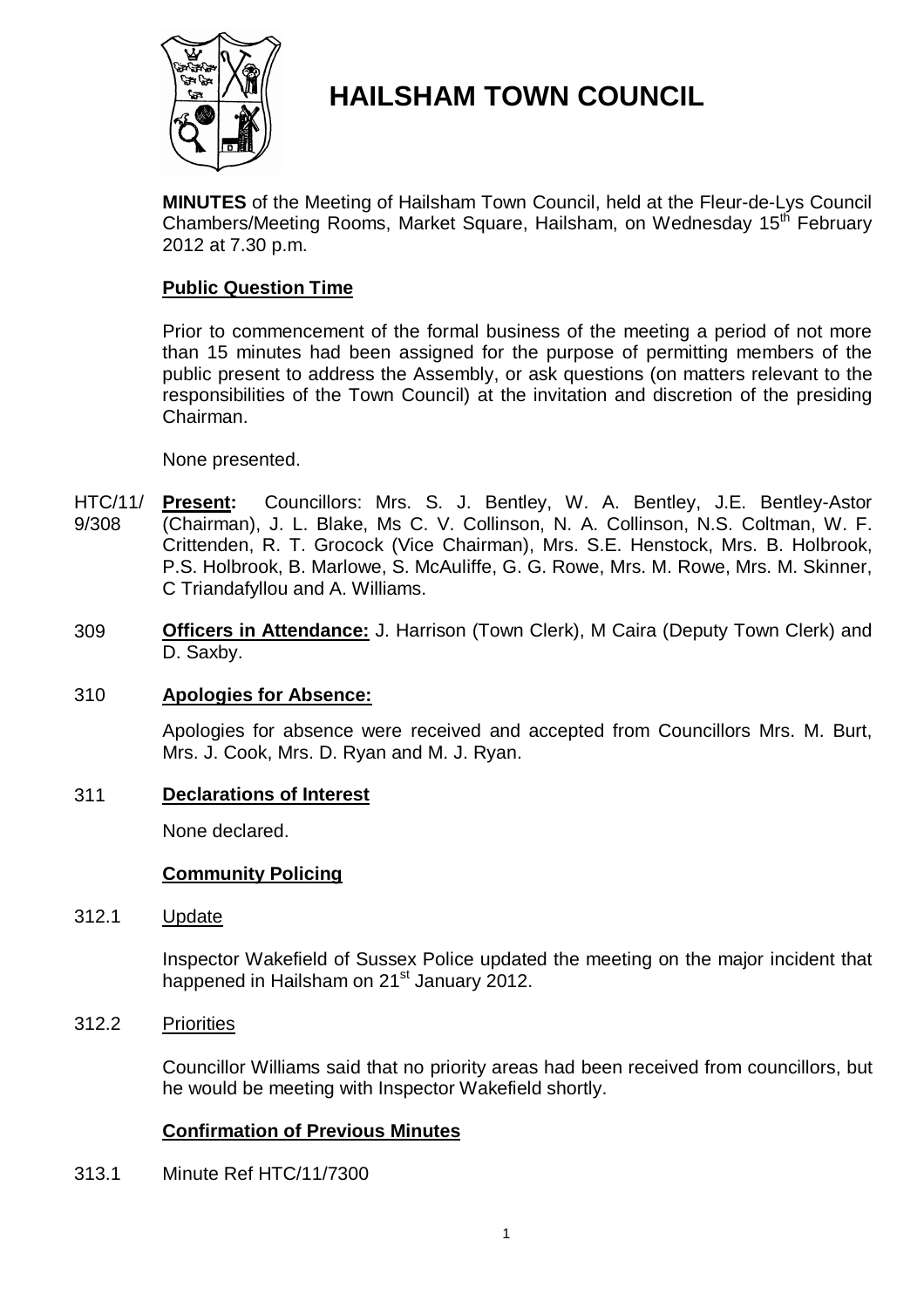Councillor Blake stated that he had left the meeting during the discussion on this agenda item.

- 313.2 Councillor G. Rowe stated that Councillor Crittenden was listed as leaving the meeting for this agenda item, but was not in attendance.
- 313.3 **RESOLVED** that the Minutes and Reports of the meeting of the Hailsham Town Council (Ref: HTC/11/8/289-307) held on  $25<sup>th</sup>$  January 2012, as printed and circulated, may be taken as read, amended and confirmed as a correct record.

#### 314 **Matters Arising**

None.

#### **Committee and Panel Reports**

315 **RESOLVED**, after consideration in accordance with Standing Order 18(e), to receive the following reports of Committees, to approve and adopt the recommendations contained therein and the actions taken as reported therein**.**

> **A.** Business Development Committee (meetings held on 26<sup>th</sup> January & 9<sup>th</sup> February 2012)

**B.** Hailsham in Bloom Committee (meeting held on 30<sup>th</sup> January 2012)

**C.** Planning and Development Committee (meeting held on 31<sup>st</sup> January 2012)

Business Development Committee  $-9<sup>th</sup>$  February 2012

316.1 Minute 28 – Production of Business Development Action Plan

> Councillor G. Rowe requested an explanation on minute ref 28.6 in respect of those local organisations who were in receipt of a grant from Hailsham Town Council. He asked how it would be possible for organisations such as the Scouts or Girl Guides to adhere to the principle of matching their grant request to the emerging Business Development Plan.

316.2 Councillor W. Bentley confirmed that minute was not detailed enough and stated that the existing grant budgets would still be available to the local community groups and that other Council budgets could be re-allocated to fund bids for projects to support the Business Development Plan.

- No change to minute recommendation.

Hailsham in Bloom Committee  $-31<sup>st</sup>$  January 2012

316.3 Minute 138-139 – Creation of Diamond Jubilee Garden

> Councillor Grocock requested permission for an advance of the 2012/13 budget to purchase materials needed for the creation of the Diamond Jubilee Garden.

316.4 **RESOLVED** to borrow £3,000 from the Contingency Fund to purchase materials needed for the Diamond Jubilee Garden which is to be repaid from the 2012/13 Diamond Jubilee budget.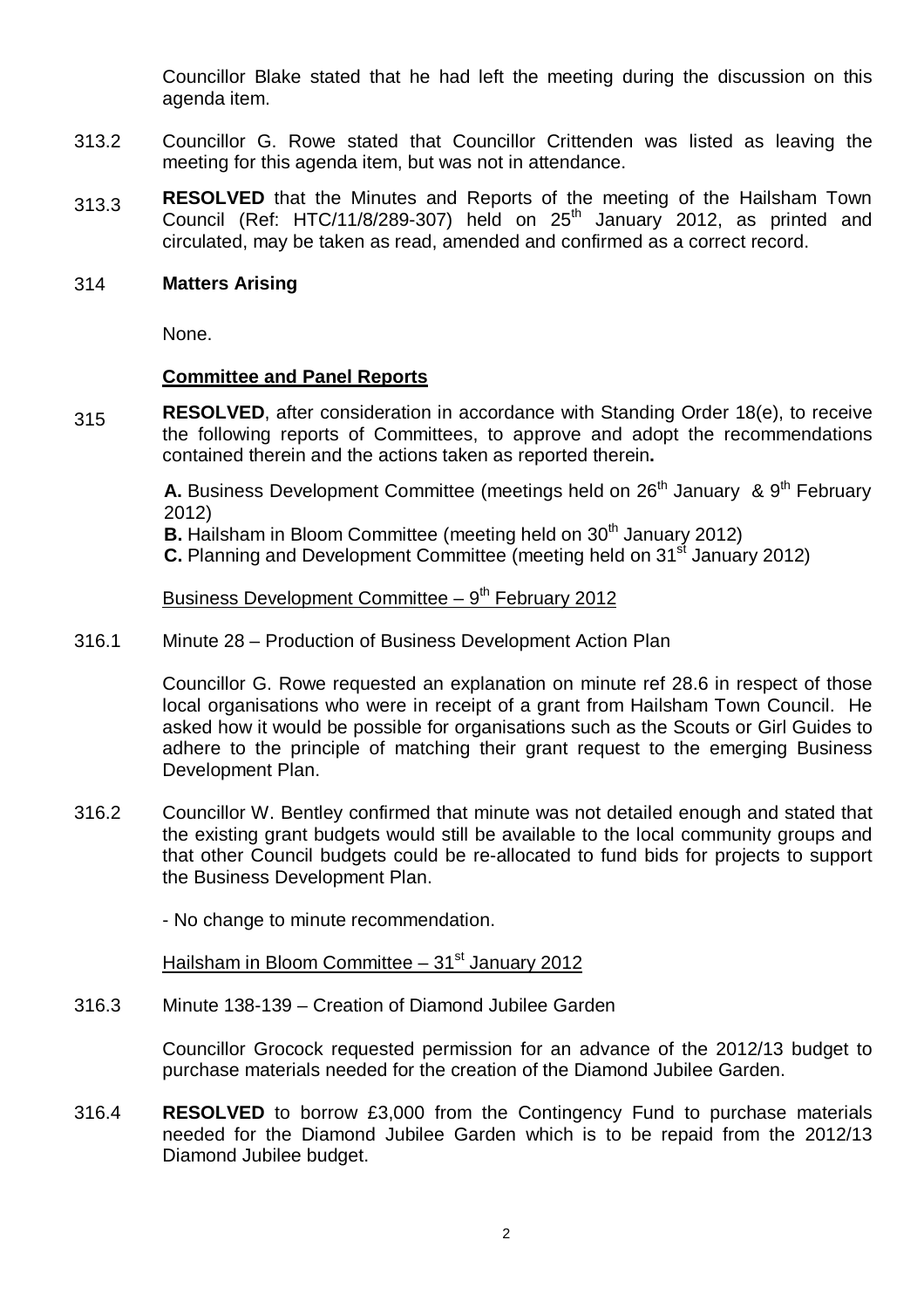# **Public Conveniences (Vicarage Field)**

317.1 The officer's report was circulated with the agenda and as Appendix HTC/11/9/317A to these minutes. A supplementary paper itemising the costs (£181,741.67) was provided by a professional surveyor, included surveyor's fees for the project, and was based on the specification of replacing like for like.

Discussion ensued.

317.2 **RESOLVED** to ask three local builders for build and design quotes and report back to Council; the report to include details of future revenue costs of operating the new facility.

#### 318.1 **Hailsham Plan**

The Town Clerk spoke to the officer's report as circulated and as Appendix HTC/11/9/318A to these minutes.

- 318.2 Councillor G. Rowe stated that it was important that Hellingly Parish Councillor David White be asked to participate has he had been the major contributor to the original Hailsham and Hellingly Masterplan.
- 318.3 **RESOLVED** to delegate the formation of the Hailsham Plan to the Planning and Development Committee, and the Committee to consider the involvement of Hellingly Parish Council in the formation of the Hailsham Plan.

#### **Repairs to Street Lights**

- 319.1 Discussion ensued on the officer's report as circulated with the agenda and as Appendix HTC/11/9/319A to these minutes.
- 319.2 **RESOLVED** to make available £12,200 from the 2011/12 street lighting budgets and £1,354 from the Contingency Fund to carry out the priority remedial work to Hailsham Town Council owned property as identified by East Sussex County Council.

### **Review of Council's Vehicle Fleet**

320.1 Discussion ensued on the officer's report as circulated with the agenda and as Appendix HTC/11/9/320A to these minutes.

### **RESOLVED** to

- 320.2 a) enter into a contract hire arrangement with the most competitive supplier as identified in the officer's report at annual cost of £11,311.80, and
- 320.3 b) to sell the four vehicles via a sealed bid process at the highest price, with the residue of the proceeds funding the additions to the vehicles, and the remainder going to the general Contingency Fund.

#### 321.1 **4 Market Square**

The Town Clerk spoke to the officer's report as circulated and as Appendix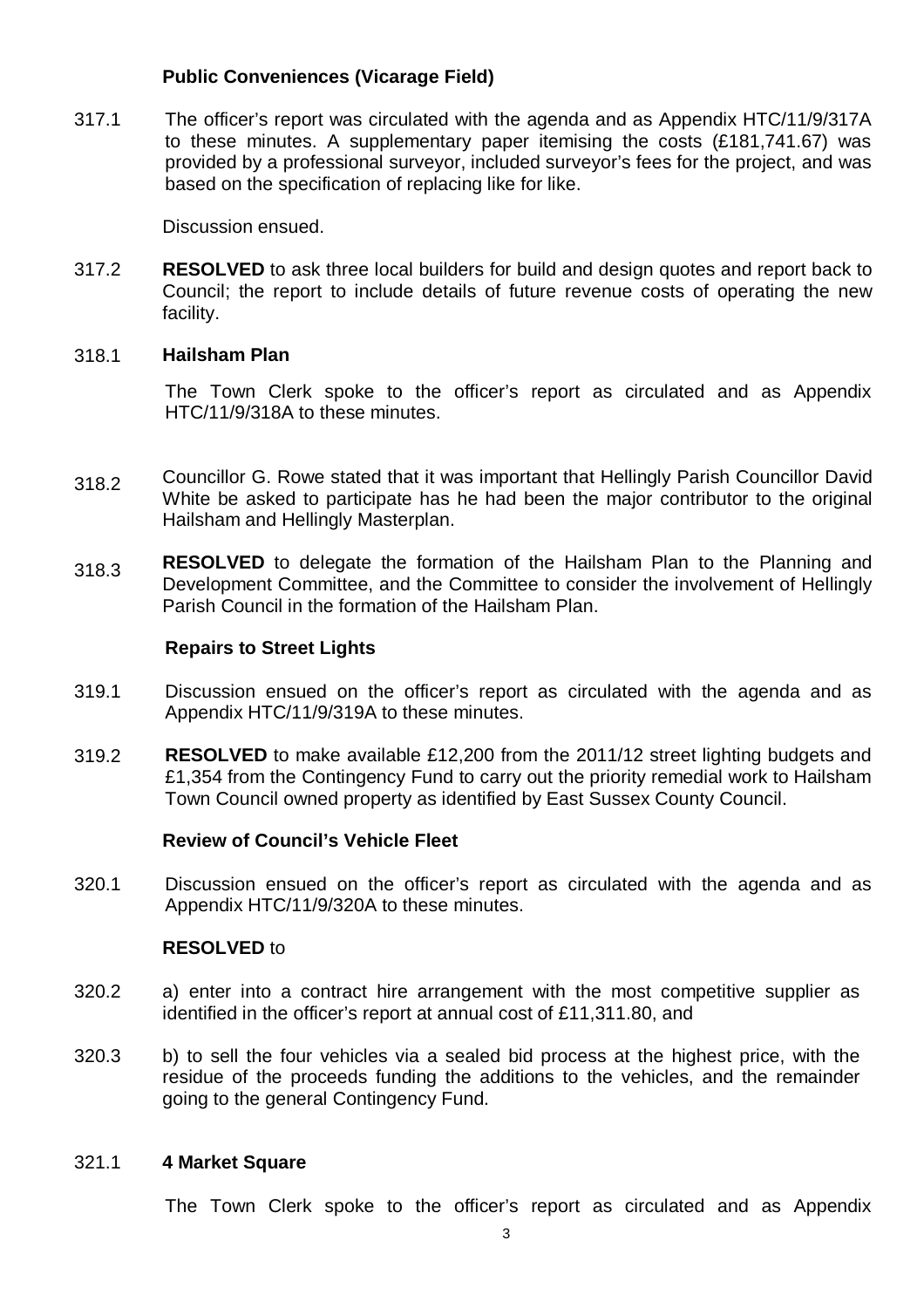HTC/11/9/321A to these minutes, and updated the Council on the considerations report of the vacant property at 4 Market Square.

321.2 **RESOLVED** to instruct the Town Clerk to investigate options for the future use of 4 Market Square more thoroughly, and to report back to the April meeting of the Council.

#### 322.1 **Remit of Oversight Councillors**

Discussion ensued on the officer's report as circulated and as Appendix HTC/11/9/322A to these minutes.

### **RESOLVED**

- 322.2 a) that the Town Clerk reviews the current system, consults with councillors as part of the review, and makes recommendations on any changes to the current remit to the Annual Meeting of the Council in May, and
- 322.3 b) that Councillors Mrs. S. J. Bentley and C Triandafyllou be additional oversight councillors for Community events.

## 323 **Clarification of Standing Orders**

**RESOLVED** to note Standing Order 39 which states that "any Council member shall be entitled to be present as a spectator at the meetings of any committee or subcommittee of which he/she is not a member."

#### 324.1 **Annual Town Meeting**

Members considered the arrangements and ideas for the content of the Annual Town Meeting scheduled for 2<sup>nd</sup> May 2012.

- 324.2 **RESOLVED** that Councillor G. Rowe approach the Charles Hunt Centre in Vicarage Field to ascertain its availability and if possible book it as a venue for the Annual Town Meeting, and that oversight councillors display details of their achievements in the past year and what is planned for the future; and that representatives of the Police, health providers and the Youth Council be invited to participate.
- 324.3 Councillor W. Bentley asked if the Chairman had invited Charles Hendry MP to the meeting. The Chairman said he had but had not yet received a response.

#### 325.1 **Meeting with East Sussex Downs and Weald PCT**

Members discussed the officer's report as circulated and as Appendix HTC/11/9/325A to these minutes which updated the meeting on a recent meeting held between Councillors Mrs. S. J. Bentley and W. Bentley and representatives of East Sussex Downs and Weald PCT.

325.2 **RESOLVED** to set up a small Working Party comprising Councillors Mrs. S. J. Bentley, R. Grocock and A. Williams to attend meetings with leaders of the emerging Clinical Commissioning Groups.

# **Councillors' Questions/Information Forum**